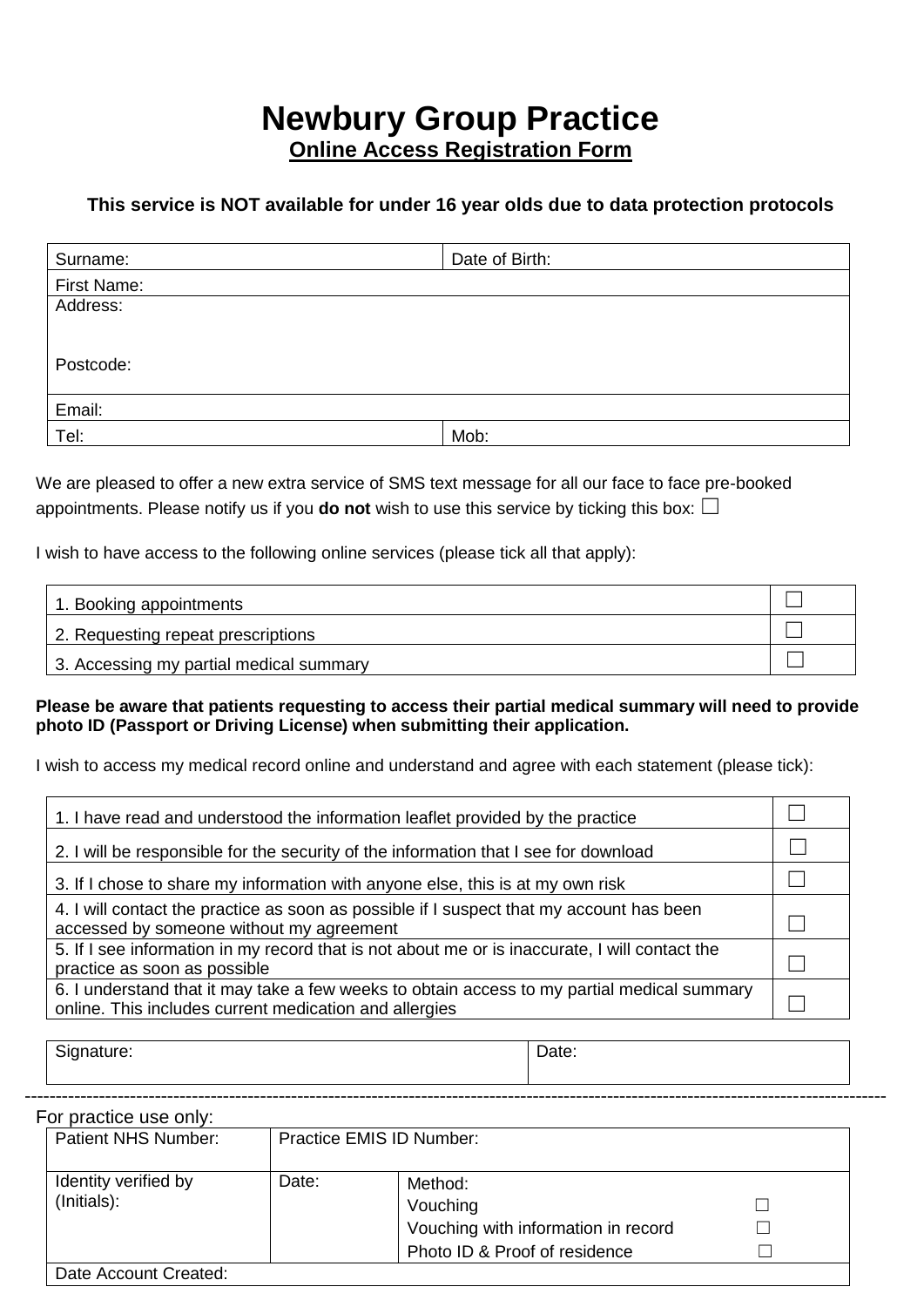# **Online Services Records Access Patient information leaflet 'It's your choice'**

If you wish to, you can now use the internet to book appointments with a GP, request repeat prescriptions for any medications you take regularly and look at your medical record online. You can also still use the telephone or call in to the surgery for any of these services as well. It's your choice.

Being able to see your record online might help you to manage your medical conditions. It also means that you can even access it from anywhere in the world should you require medical treatment on holiday. If you decide not to join or wish to withdraw, this is your choice and practice staff will continue to treat you in the same way as before. This decision will not affect the quality of your care.

You will be given login details, so you will need to think of a password which is unique to you. This will ensure that only you are able to access your record – unless you choose to share your details with a family member or carer.

**The practice has the right to remove online access to services. This is rarely necessary but may be the best option if you do not use them responsibly or if there is evidence that access may be harmful to you. This may occur if someone else is forcing you to give them access to your record or if the record may contain something that may be upsetting or harmful to you. The practice will explain the reason for withdrawing access to you and will re-instate access as quickly as possible.**



**It will be your responsibility to keep your login details and password safe and secure. If you know or suspect that your record has been accessed by someone that you have not agreed should see it, then you should change your password immediately.**

**If you can't do this for some reason, we recommend that you contact the practice so that they can remove online access until you are able to reset your password.**

**If you print out any information from your record, it is also your responsibility to keep this secure. If you are at all worried about keeping printed copies safe, we recommend that you do not make copies at all.**

**The information that you can see online may be misleading if you rely on it alone to complete insurance, employment or legal reports or forms.**

**Be careful that nobody can see your records on screen when you are using Patient Online and be especially careful if you use a public computer to shut down the browser and switch off the computer after you have finished.**